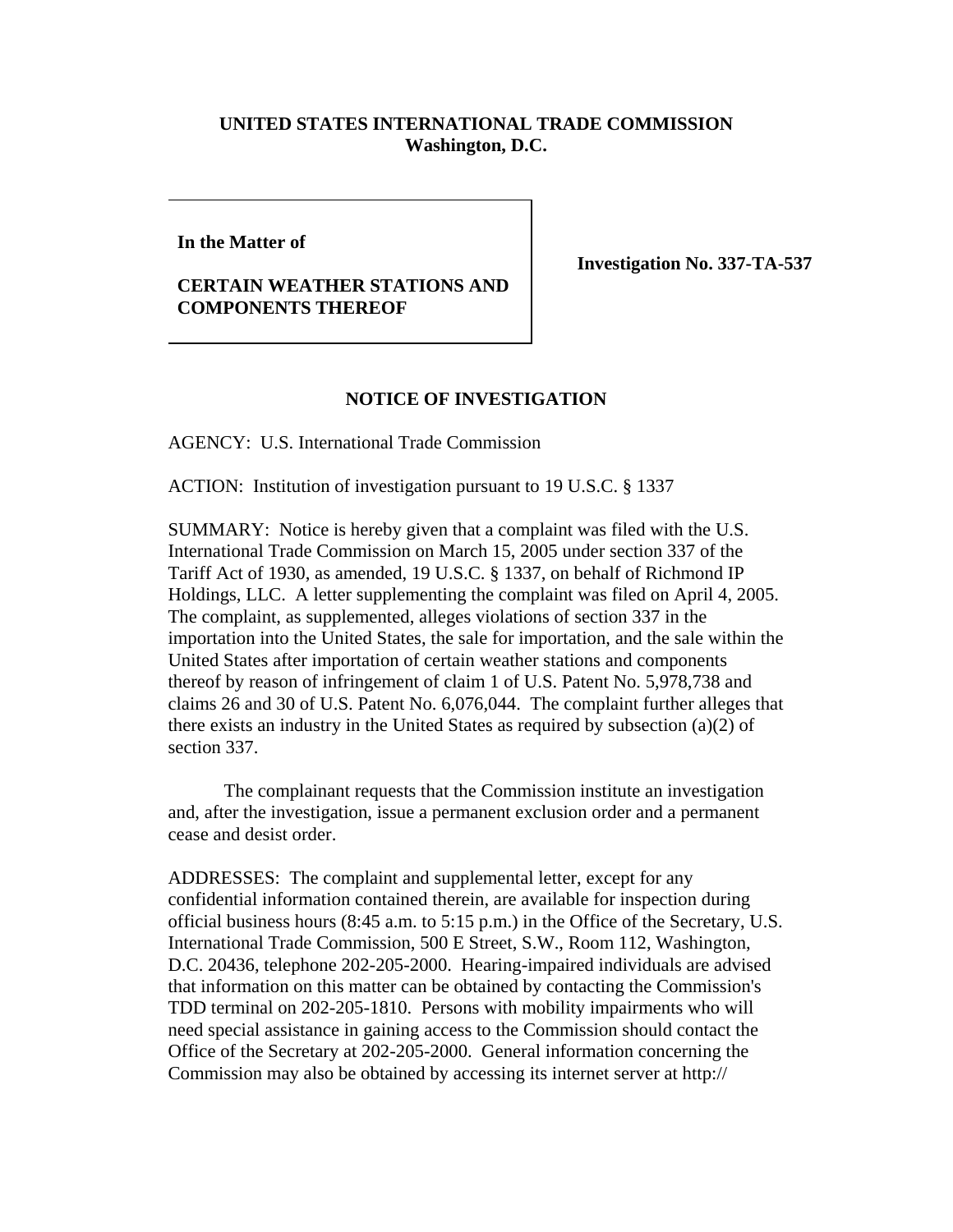www.usitc.gov. The public record for this investigation may be viewed on the Commission's electronic docket (EDIS) at http://edis.usitc.gov.

FOR FURTHER INFORMATION CONTACT: Thomas S. Fusco, Esq., Office of Unfair Import Investigations, U.S. International Trade Commission, telephone 202-205-2571.

AUTHORITY: The authority for institution of this investigation is contained in section 337 of the Tariff Act of 1930, as amended, and in section 210.10 of the Commission's Rules of Practice and Procedure, 19 C.F.R. § 210.10 (2005).

SCOPE OF INVESTIGATION: Having considered the complaint, the U.S. International Trade Commission, on April 8, 2005 ORDERED THAT --

(1) Pursuant to subsection (b) of section 337 of the Tariff Act of 1930, as amended, an investigation be instituted to determine whether there is a violation of subsection  $(a)(1)(B)$  of section 337 in the importation into the United States, the sale for importation, or the sale within the United States after importation of certain weather stations or components thereof by reason of infringement of claim 1 of U.S. Patent No. 5,978,738 or claims 26 or 30 of U.S. Patent No. 6,076,044, and whether an industry in the United States exists as required by subsection (a)(2) of section 337.

(2) For the purpose of the investigation so instituted, the following are hereby named as parties upon which this notice of investigation shall be served:

(a) The complainant is  $-$ 

Richmond IP Holdings, LLC 536 Granite Avenue Richmond, VA 23226

(b) The respondents are the following companies alleged to be in violation of Section 337, and are the parties upon which the complaint is to be served:

> Hideki Electronics, Inc. 7865 SW Mohawk Tualatin, OR 97062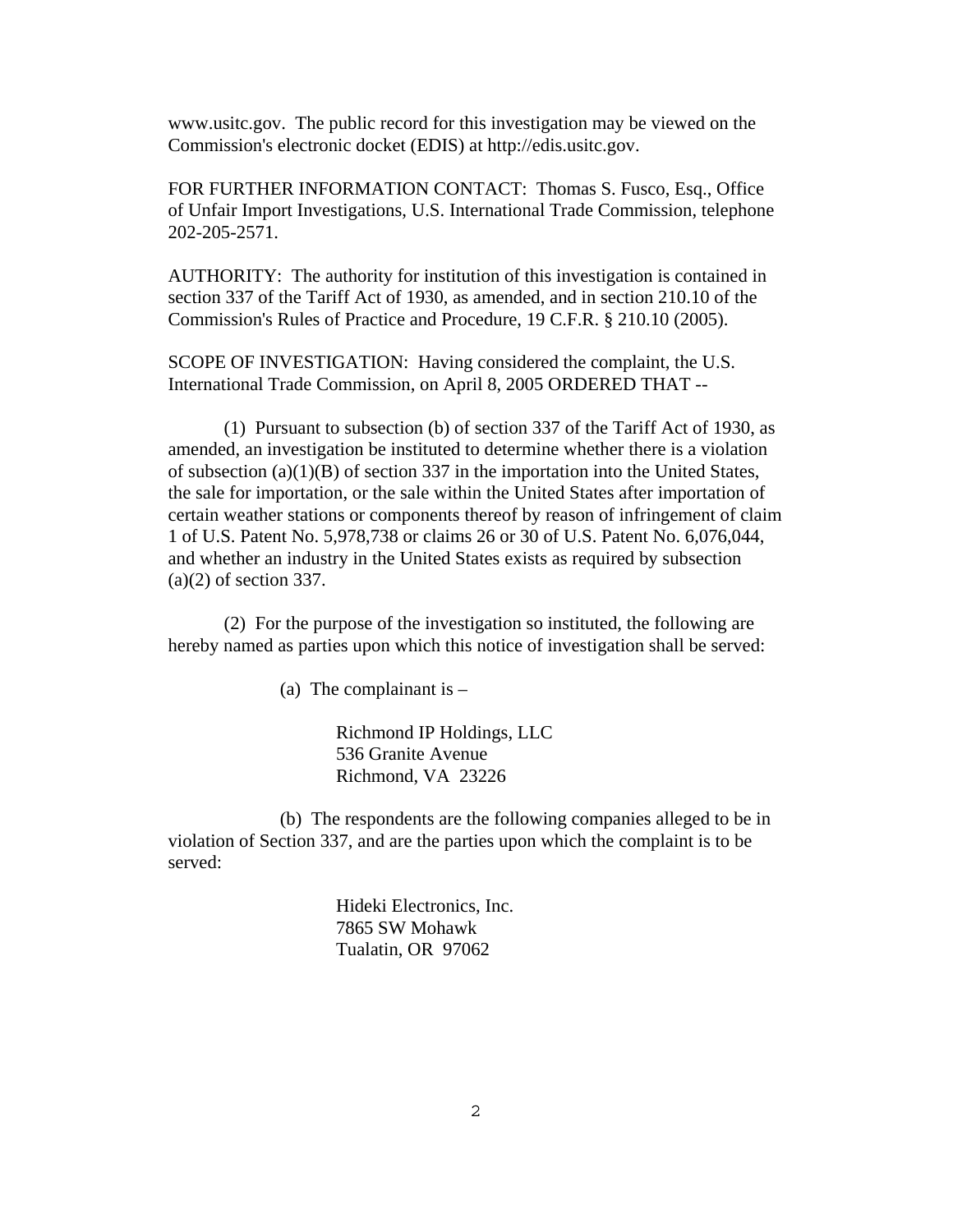Hideki Electronics, Ltd. Units 2304-06 Riley House, 88 Lei Muk Road Kwai Chung, N.T. Hong Kong

Homedics-U.S.A., Inc. 3000 N. Pontiac Trail Commerce Township, MI 48390

K&P International Holdings Limited Units 2304-06 Riley House, 88 Lei Muk Road Kwai Chung, N.T. Hong Kong

Springfield Precision Instruments, Inc. P.O.. Box 4003 76 West Passaic Street Wood Ridge, NJ 07075

Taylor Precision Products LLC 2311 W. 22nd Street Oak Brook, IL 60523

(c) Thomas S. Fusco, Office of Unfair Import Investigations, U.S. International Trade Commission, 500 E Street, S.W., Room 401-E, Washington, D.C. 20436, who shall be the Commission investigative attorney, party to this investigation; and

 (3) For the investigation so instituted, the Honorable Robert L. Barton, Jr. is designated as the presiding administrative law judge.

Responses to the complaint and the notice of investigation must be submitted by the named respondents in accordance with section 210.13 of the Commission's Rules of Practice and Procedure, 19 C.F.R. § 210.13. Pursuant to 19 C.F.R. §§ 201.16(d) and 210.13(a), such responses will be considered by the Commission if received no later than 20 days after the date of service by the Commission of the complaint and notice of investigation. Extensions of time for submitting a response to the complaint will not be granted unless good cause therefor is shown.